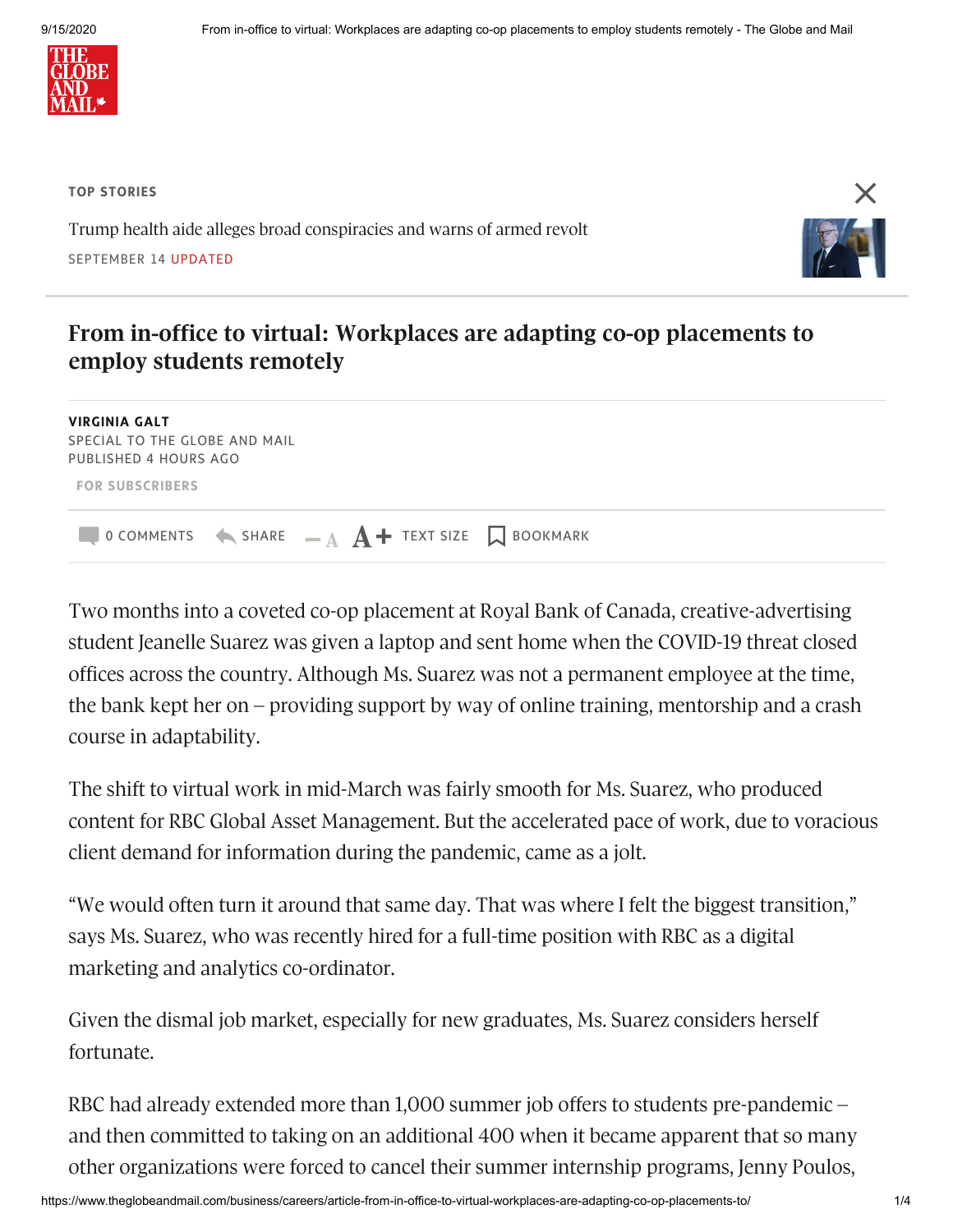9/15/2020 From in-office to virtual: Workplaces are adapting co-op placements to employ students remotely - The Globe and Mail

senior vice-president of talent services and operations, said in an interview. "We decided to proceed … our goal was that we deliver an exceptional virtual experience, especially during these times."

RBC delivered high-end laptops to all its summer students to ensure consistent technical access. Chief executive officer David McKay, who kicked off previous summer programs with massive town hall meetings in Toronto, instead connected remotely with students around the globe from his living room.

The ease with which this digitally-savvy generation is able to communicate, collaborate, generate ideas and produce quality work, entirely online, has been instructive and "will help us shape the future of work" at RBC, said Ms. Poulos, who has already recruited co-op students for the fall and winter as part of the bank's continuing commitment to developing new talent.

While RBC is still taking on students, co-op co-ordinators at campuses across the country recognize that many of the employers they traditionally rely on for placements have been hit hard by the pandemic.

"Within a 10-day span in March, 48 internships were indefinitely postponed. Students were devastated, [workplace] supervisors were devastated, we were devastated," says Colleen Whyte, an associate professor in the faculty of applied health sciences at Brock University in St. Catharines, Ont.

Typically, Prof. Whyte's therapeutic-recreation students gain hands-on workplace experience at rehabilitation centres, hospitals, long-term care facilities and other venues that physically treat patients and clients. Work placements cancelled over the spring and summer to contain the potential spread of COVID-19 are gradually being restored as treatment centres ease their restrictions and let students back in, Prof. Whyte said in an interview.

But, like RBC's Ms. Poulos, Prof. Whyte is also looking to the future and the exciting new possibilities emerging in the realm of virtual work. This past summer, Ability Online, a charity that provides online support to youth and young adults with disabilities, actually increased its intake of interns because demand for its services was exploding. "It was the perfect partnership in the moment of need," Prof. Whyte said.

Her graduating students needed the work term to earn their degrees and Ability Online's 7,500 members, isolated in their homes, needed the contact and support they would normally get through face-to-face community programs and services.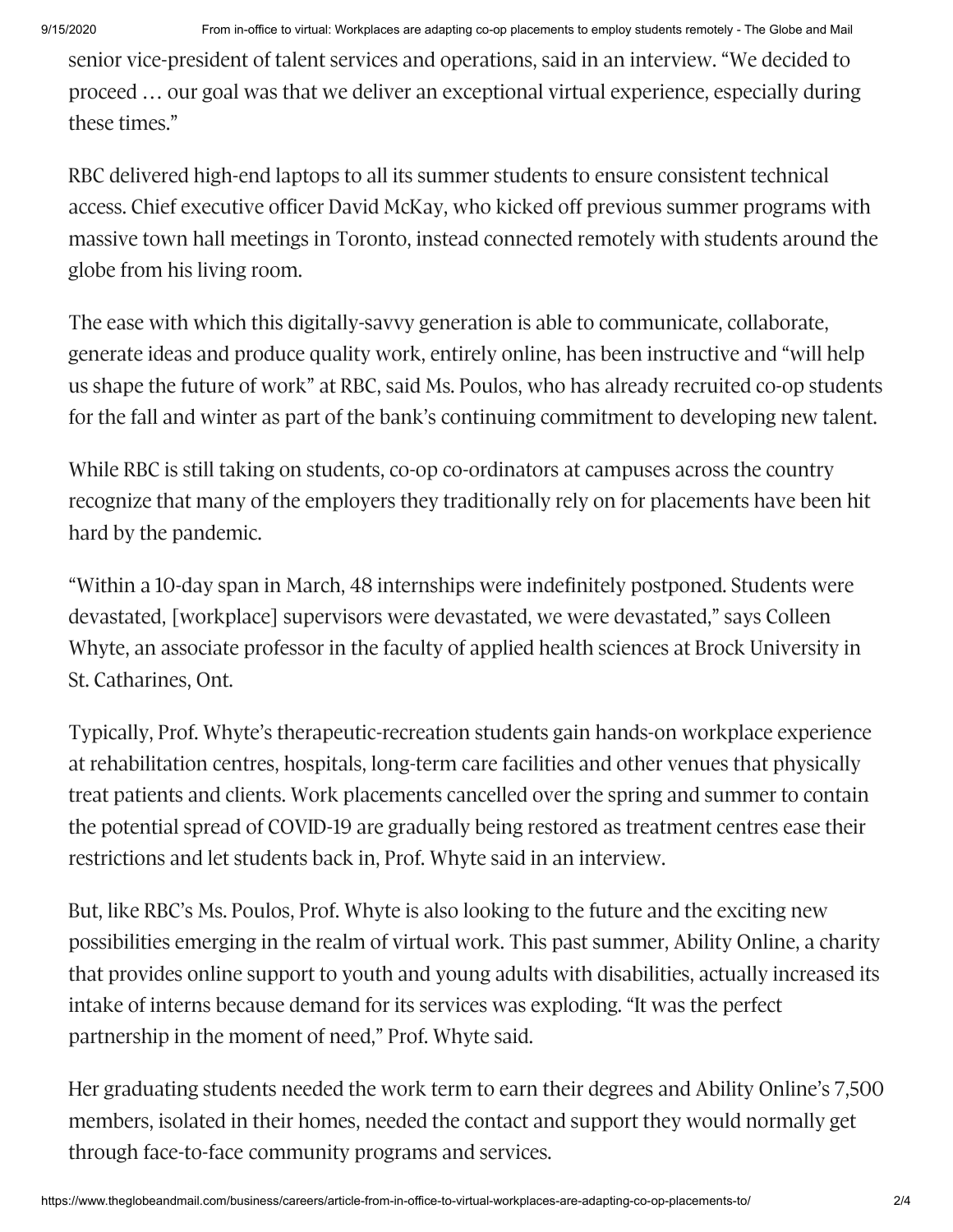While the charity has been connecting with its members online for 30 years, "it's a new way of doing things" for most students in the health care fields, says executive director Michelle McClure. Nonetheless, the interns quickly found ways to establish rapport with her homebound members, developed innovative programs to build their clients' skills and injected a spirit of fun.

One of her summer interns, after discovering vegetables sprouting in her fridge, created a video on growing vegetables from scraps – and soon had the Ability Online community sharing tips on how to get the best yields. One established a weekly movie night, others produced hip-hop and cooking videos to share online, Ms. McClure said in an interview. Brock's pre-med and nursing students, who have also signed on as interns, are gaining invaluable skills in virtual care, which many health-care professionals have had to master on the fly, she added.

As word of the partnership with Brock University has spread, Ms. McClure suddenly finds herself inundated, and six more colleges and universities are asking Ability Online to accept student placements. The charity provides free services to its members, and she has applied for government assistance to support the growth.

*Stay ahead in your career. We have a weekly Careers newsletter to give you guidance and tips on career management, leadership, business education and more. Sign up [today.](https://www.theglobeandmail.com/newsletters/#newsletter-group-2)*

## More From The Globe and Mail

Corporate Canada needs to take an active role in [dismantling](https://www.theglobeandmail.com/business/careers/leadership/article-corporate-canada-needs-to-take-an-active-role-in-dismantling-anti/) anti-Black racism ROBERT DAVIS AND ELIO LUONGO

[Leadership](https://www.theglobeandmail.com/business/careers/career-advice/article-leadership-coach-holly-burton-part-of-the-work-that-i-do-is-around/) coach Holly Burton: 'Part of the work that I do is around having [clients] own the thing that they want'  $\bullet$ 

TDSB delays start of online schooling as more families switch over amid spike in [COVID-19](https://www.theglobeandmail.com/canada/article-tdsb-delays-start-of-online-schooling-as-more-families-switch-over/) cases

Alberta's return to school disrupted as [coronavirus](https://www.theglobeandmail.com/canada/alberta/article-albertas-return-to-school-disrupted-as-coronavirus-infections-send/) infections send hundreds of students home